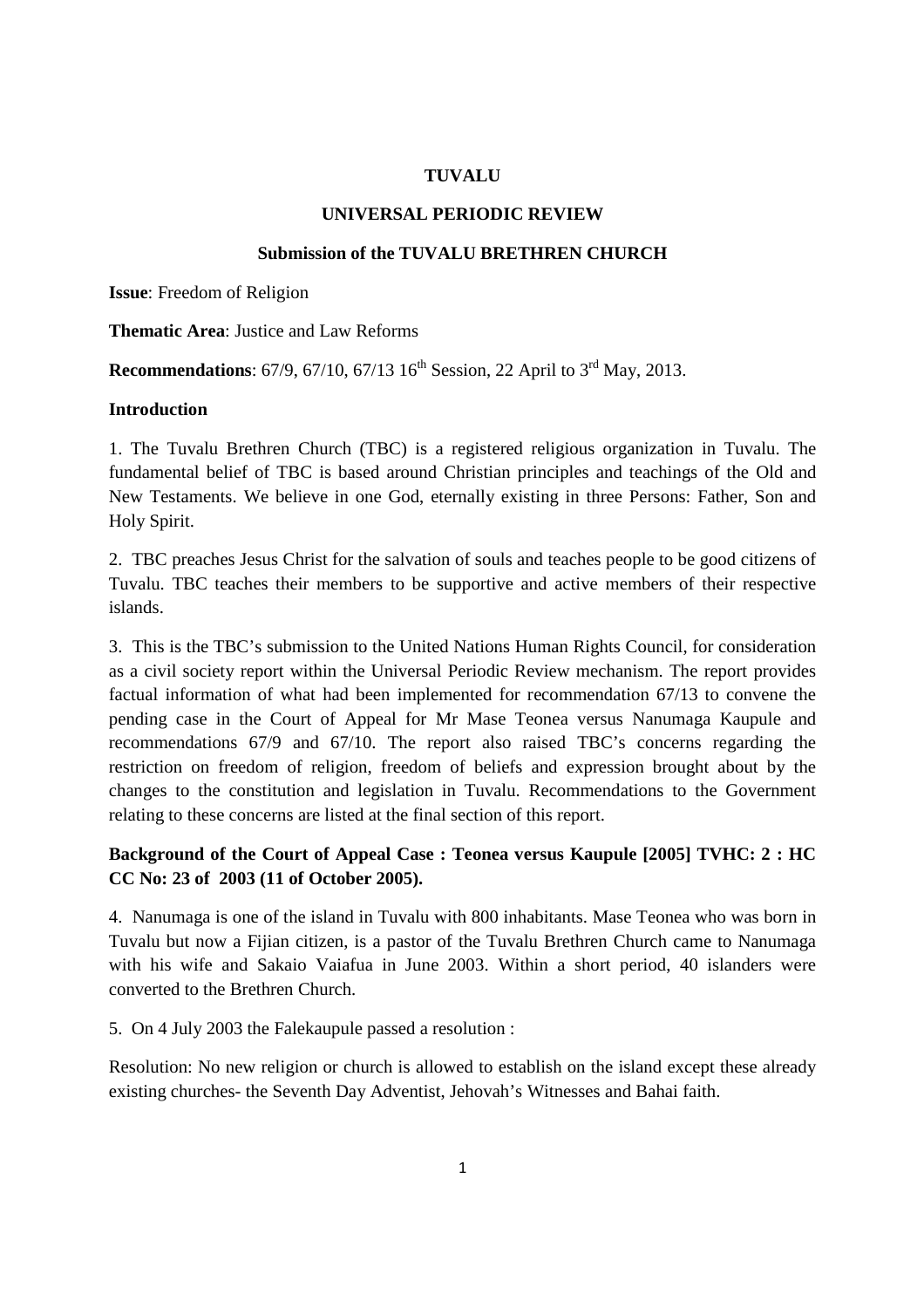This resolution had the effect of banning the Brethren Church from seeking converts on Nanumaga.

6. As a result of this resolution, Mr. Teonea commenced proceedings in the High Court against the Pule Kaupule and Nanumaga Falekaupule, seeking a declaration that the resolution of the Falekaupule was null and void as contrary to the Constitution. These proceedings came before the High Court on 6 October 2004 and 18 May 2005. In his judgment of 11 October 2005, the Chief Justice dismissed Teonea's application. As a result of the High Court judgment Mr. Teonea appealed to the Court of Appeal in May 2006.

7. The Court of Appeal eventhough is in the Constitution but it has never been convened in Tuvalu prior to 2005. The Human Right Council in 2008 recommended (Recommendation 67/13) the Tuvalu Government to convene the Court of Appeal in the interest of addressing the pending appeal to the High Court ruling of 2005 on the Case of Teonea v. Kaupule.

# **Implementation**

8. The Court of Appeal was convened in Tuvalu on 8 and 9 September 2009 before Tompkins JA, Fisher JA and Petterson JA . The judgment was delivered on 4 November 2009 in which the appeal is allowed, the judgment by the Chief Justice is set aside and declared that the Falekaupule Resolution of 4 July 2003 is contrary to the Constitution.

9. The appellant also sought relief for constitutional redress. The Court of Appeal reserved that relief to apply to the High Court.

10. Eventhough the Court of Appeal ruled in favor of Mr Mase Teonea, however it is not implemented in Tuvalu. Mr Teonea is still forbidden from travelling to Nanumaga Island, the TBC was still banned on Nanumaga and the High Court is yet to deliver it judgment regarding compensations for Mr Teonea.

# **Constitution and Legislative Changes**

11. Instead of implementing the decision of the Court of Appeal, the Parliament of Tuvalu enacted and passed a new bill called " Religious Organization Restriction Act (RORA)" during the parliament session on 13 August 2010.

12. The Religious Organization Restriction Act:

 - restrict establishment of any religion on any island of Tuvalu unless it received approval from the island Falekaupule.

- the Falekaupule shall not withhold approval for establishment of any religion unless it is satisfied that the spread of beliefs and practices by the religious organization or association may directly threaten the values and culture of the island community.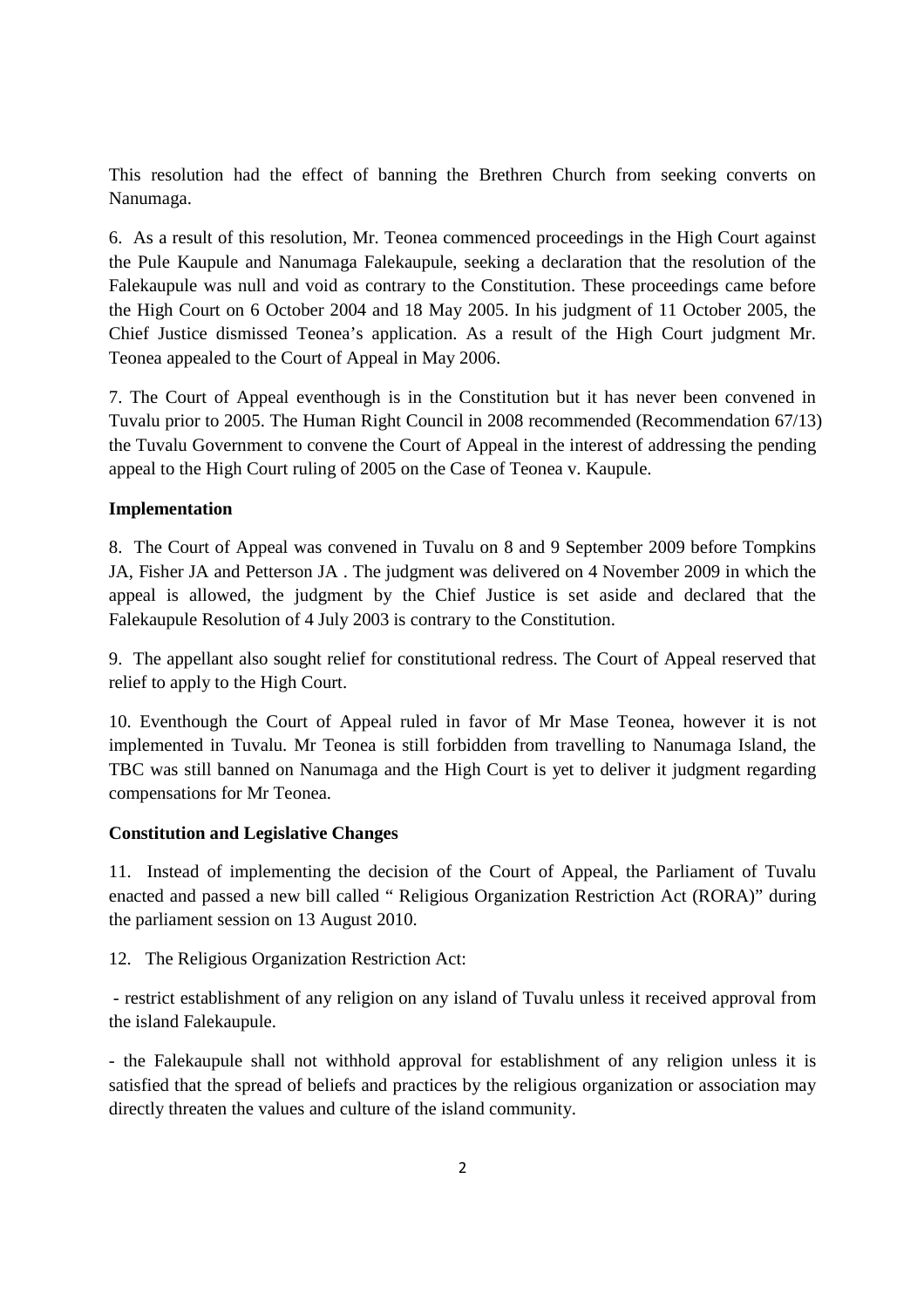- A Falekaupule may withdraw any approval granted for the establishment of a religious organization or association if satisfied that the beliefs and practices of the religious organization or association :

a) directly threaten the values and culture of the island community; or

b) divisive, unsettling or offensive to the people.

- A decision made by a Falekaupule shall not be questioned in any court of law.

- Any person who uses his premises for unauthorized religious gathering commits an offense and shall be liable upon conviction to a fine not exceeding \$500.

- Any person who attends or participate in any unauthorized gathering shall be liable upon conviction to a fine not exceeding \$200.

13. Before the Government hold authority for the establishment of any religion in Tuvalu, therefore all religious organization had to apply and registered at the Government Office. However the new RORA remove that authority from Government and vested it upon the respective islands Falekaupule.

### **Impact of Constitutional and Legislative Changes**

14. TBC saw this Religious Organization Restriction Act a Law enacted to defeat the ruling of the Court of Appeal.

15. It is an Act that directly going against the recommendations ( Recommendations : 67/9 and 67/10 and 67/13) by the Human Right Council during the Tuvalu UPR 2008.

16. TBC consider this new RORA a law that directly limited our freedom of religion, freedom of worship, freedom of beliefs and freedom of expression which were provided by the Tuvalu Constitution and United Nation Universal Declaration of Human Rights.

17. As a result of this new RORA, TBC received letters from Nanumaga and Funafuti islands Falekaupule informing us that our religion had been banned from establishing on their islands. The Funafuti Falekaupule explained our religious activities were in conflict with the island traditions and values. Nanumaga Falekaupule explained as a result of this new Act our religion was forbidden on their island.

18. The Act denies our right to religion, fairness and justice. Most of the people in Falekaupule were members of the biggest church in Tuvalu called the Ekalesia Kelisiano Tuvalu (EKT), so their decisions could always be biased. In addition, the majority of people in Tuvalu (especially those on the outer islands and sitting in the Falekaupule) were not educated or aware about basic human rights of a person. We doubt they consider human rights as important as declared by the United Nations Human Right Council. Their thinking and ideas were limited to island practice